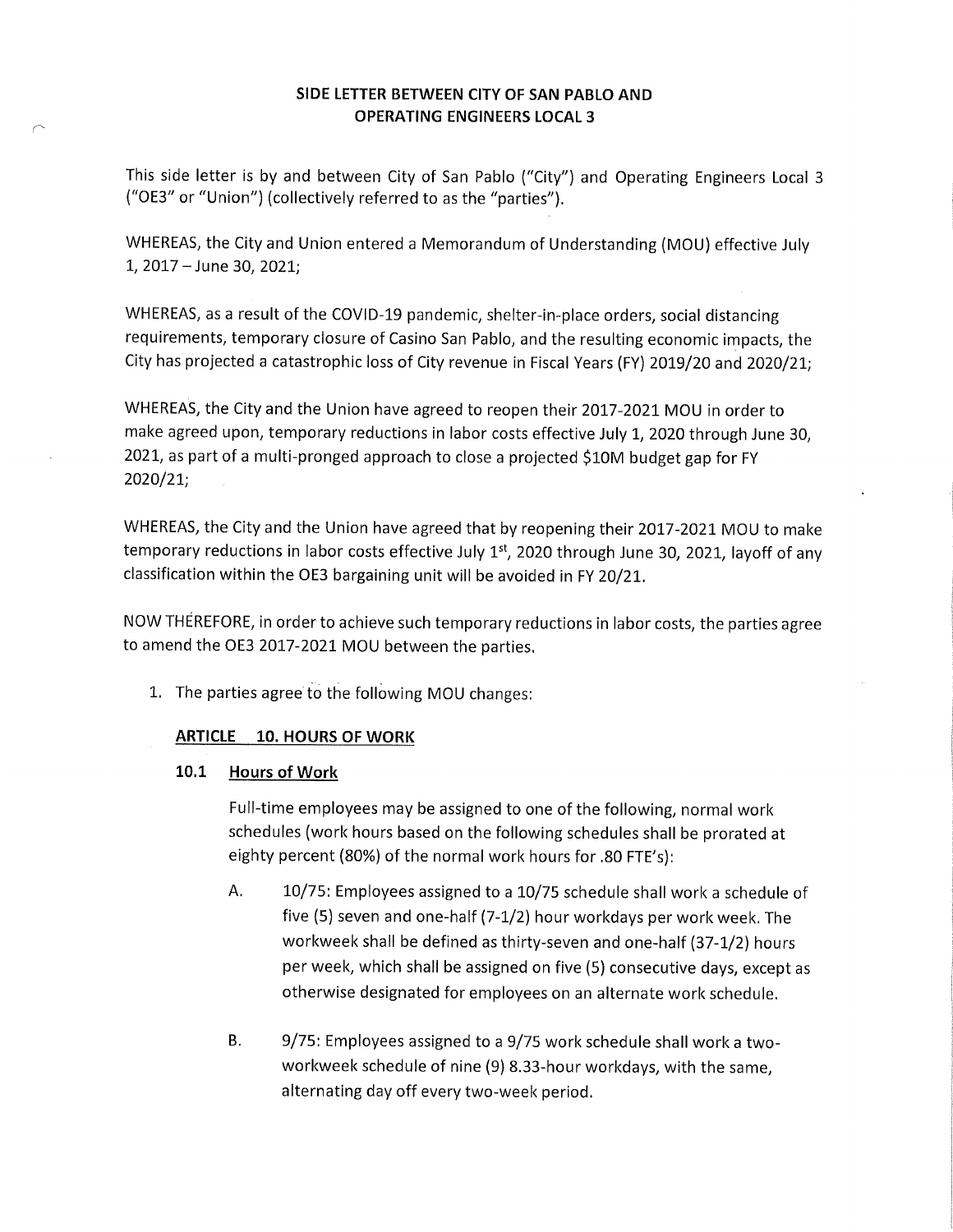#### SIDE LETTER BETWEEN CITY OF SAN PABLO AND OPERATING ENGINEERS LOCAL 3

- C, 8/75: Employees assigned to an 8/75 work schedule shall work four (4), nine and one-half (9.5) hour workdays, Monday through Thursday. Employees will take an additional half-hour for their lunch period on one day per week to result in an average of 9,375 hours per workday, and thirty-seven and one-half (37.5) hours per workweek. Employees will have every Friday as a day off. The additional seven and one-half (7.5) minutes of work each day (the difference between nine and one half (9.5) hours actually worked per day and the average hours per day of 9.375) shall not be treated as overtime for FLSA Non-Exempt members subject to overtime.
- D. Assignment of an alternate work schedule shall only be made on a voluntary basis or after meeting and conferring, and in no case shall any Unit employee be assigned to a regular workweek on non-consecutive days. If an employee voluntarily accepts a workweek consisting of five (5) consecutive days which include a Saturday or Sunday, s/he shall be given written instructions prior to the change in schedule regarding procedures for reporting his/her unscheduled absences and for reporting and responding to City emergencies on these days.

Employees stationed at City Hall will work the hours of 7:30 A.M. to 6:00 P.M., Monday through Thursday. Public Works Maintenance Division employees' hours of work are from 7:00 AM to 3:50 PM Monday through Friday on the 9/75 work schedule, with the same alternating day off every two weeks.

 $\equiv$ Furloughs; In Fiscal Year 2020/21, full time employees will take sixty (60) hours of unpaid furlough, of which three (3) full work days will be taken between July and December of 2020, and the remainder of the sixty (60) furlough hours will be taken between January and June 2021.

To achieve 60 furlough hours, employees on 8/75, 9/75 and 10/75 work schedules will take the following number of furlough days:

| Schedule | <b>Amount of Furlough Days</b>        |
|----------|---------------------------------------|
|          | 6.4 days/year (9.375 hrs per day)     |
|          | 7.2 davs/vear (8.33 hrs per dav)      |
|          | days/year $(7.5 \text{ hrs per day})$ |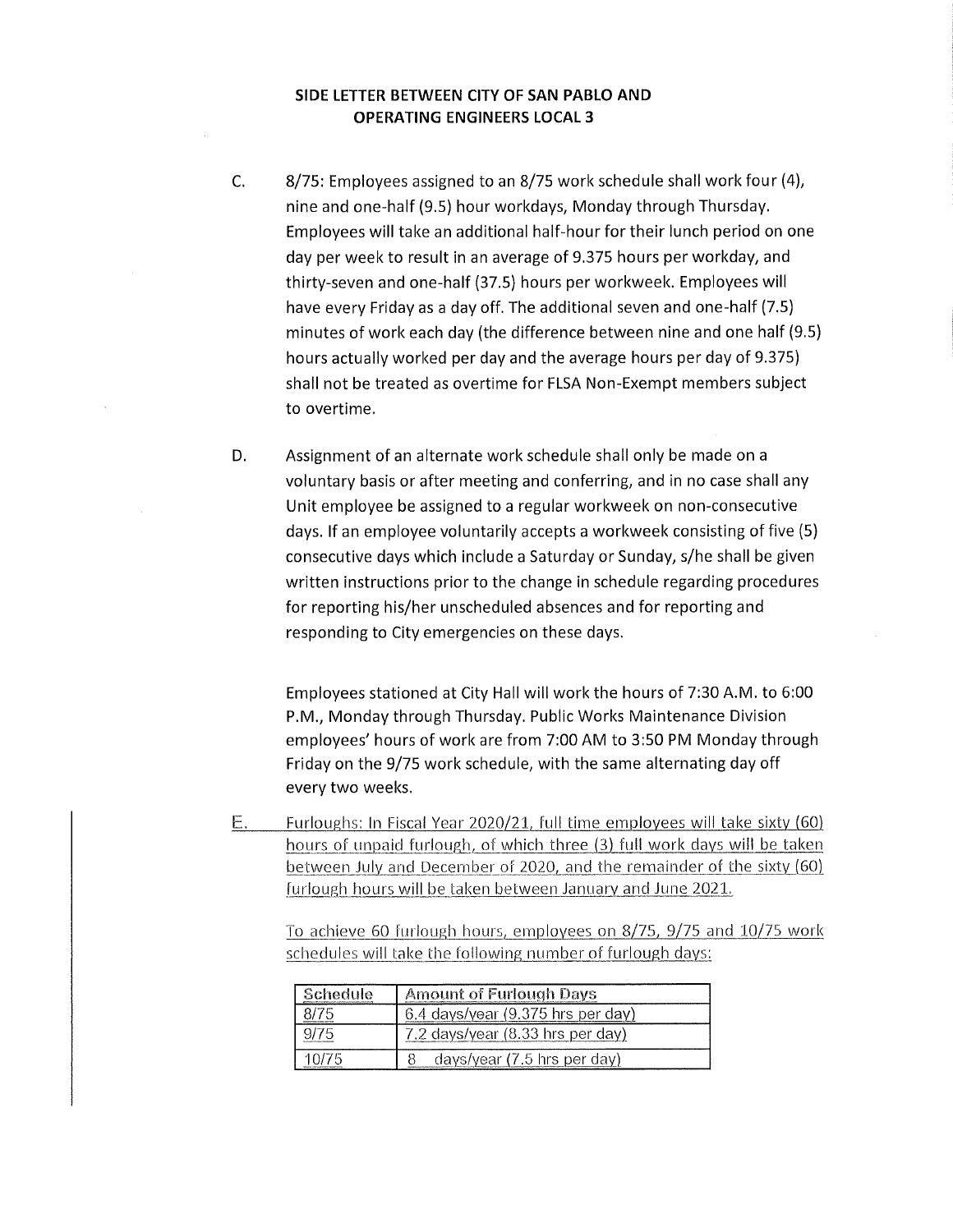### SIDE LETTER BETWEEN CITY OF SAN PABLO AND OPERATING ENGINEERS LOCALS

Furloughs for the FY 2020/21 will be scheduled by August 1, 2020 subject to approval by each individual employee's supervisor/manager. Furloughs will be scheduled in such a way as to facilitate efficient and continuous provision of public service.

Failure to schedule the furlough days by August 1, 2020 will result in the manager scheduling the furlough on the employee's behalf.

Furloughs must be taken in full day increments, with the exception of the partial day amounts indicated above for employees on the 8/75 and 9/75 work schedules. Employees will not be permitted to use accrued, paid leave to cover designated furlough hours.

All overtime work performed in a week containing a furlough must be preapproved by the City Manager or designee. Any employee who works overtime in a workweek containing a furlough without advance approval of the City Manager will be subject to discipline up to and including termination.

# ARTICLE 34. TERM OF AGREEMENT

This Agreement shall remain in full effect from July 1, 2017 to June 30, 2021. No later than March 20, 2021, the Union may exercise the right to extend this MOU in full force and effect to and including June 30, 2022. In the event the Union does not exercise the right to extend the MOD, it will expire June 30, 2021.

- 2. In addition to the MOU changes described above, the parties have met and conferred in good faith, and reached agreement over, the impacts and effects of maintaining one vacant position in the classification of Senior Maintenance Worker and one vacant position in the classification of Fiscal Clerk.
- 3. During the period beginning July 1, 2020 and ending June 30, 2021, there will be no layoffs of employees represented by the OE3 bargaining unit.
- 4. The City and OE3 will meet in the second half of September 2020 to discuss a preliminary budget update.

Upon receipt of the City's final audited financial statements for FY 2019/20 (anticipated in December 2020), the City and OE3 will meet to discuss a budget update. If, as determined by the final audited financial statements for FY 2019/20, the City does not use its entire Budget Stabilization Reserve in FY 2019/20, including due to receiving revenue from Casino San Pablo in excess of five hundred thousand dollars (\$500,000) for the operational period between June 15, 2020 and June 30, 2020, the City will apply